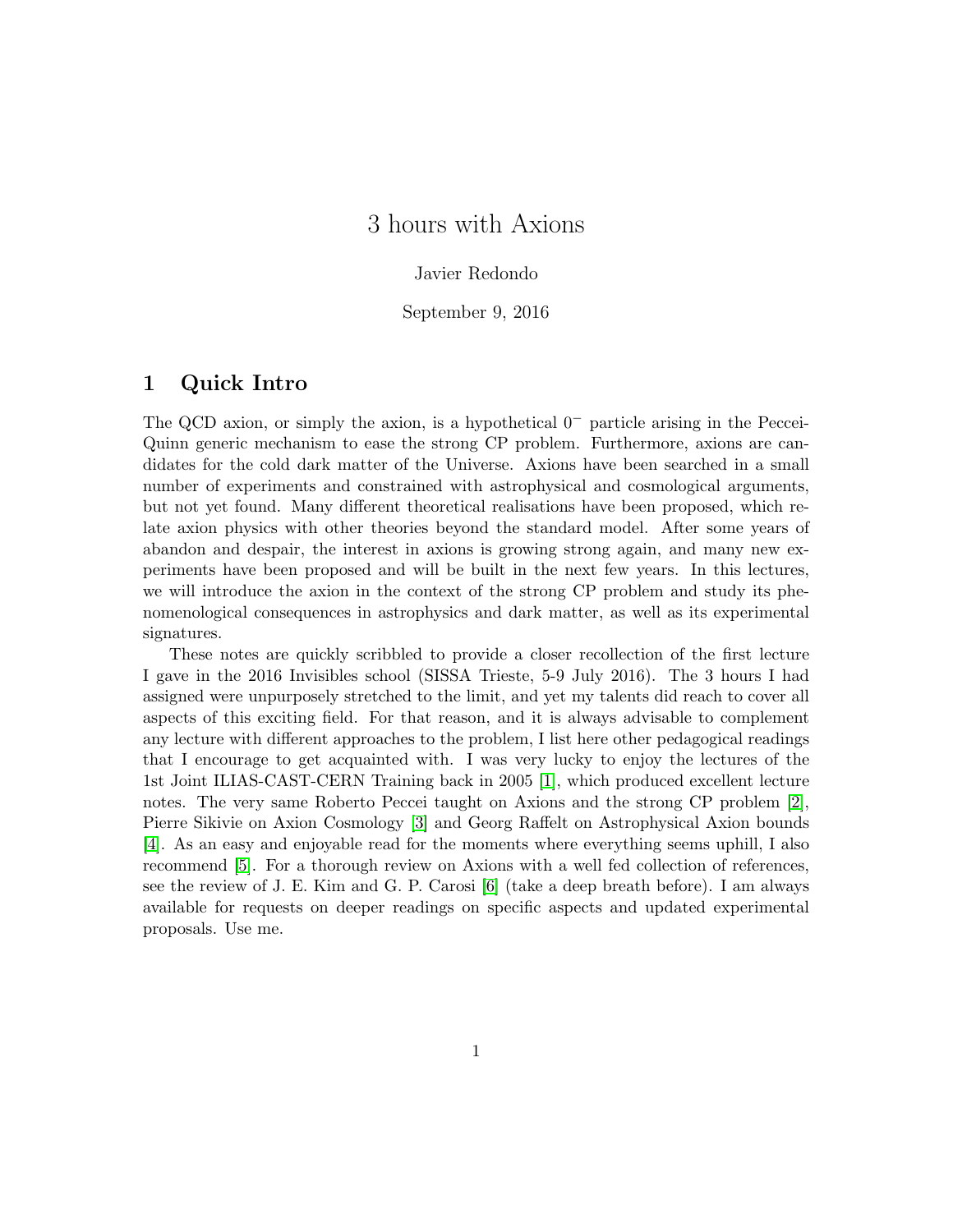# 2 Strong CP problem hint

The strong CP problem is a conceptual issue with QCD being the theory of strong interactions in the standard model of particle physics. From a theoretical point of view we expect that such an SU(3) gauge theory coupled to massive quarks is "generically" CP violating, and yet there is no sign of CP violation in the strong interactions. Sure, the heart of the matter is on what we mean by generically.

When  $SU(3)_c$  was proposed as a theory of the strong interactions, one of the designer's choice was CP conservation, which was already a clear constraint from the experimental point of view. The low energy theory of  $SU(3)_c$  had, however, a mysterious problem: Weinberg's  $U(1)_A$  "missing meson" problem. Its resolution by 't Hooft triggered the recongnition of the strong CP problem and thus is our starting point for these lectures.

#### 2.1  $U(1)<sub>A</sub>$  missing meson problem

Consider QCD with 2 quark flavours, u, d in a vector notation  $q = (u, d)$ 

<span id="page-1-1"></span><span id="page-1-0"></span>
$$
\mathcal{L} = -\frac{1}{4} G^{a}_{\mu\nu} G^{\mu\nu}_{a} + i\bar{q} \mathcal{D}q - (\bar{q}_{L} m_{q} e^{i\theta_{\lambda}} q_{R} + \text{h.c.})
$$
\n(1)

where  $m_q$  is a diagonal mass matrix with the  $m_u, m_d$  masses and  $\theta_\lambda$  a common phase. Note that in the SM, quark masses come from Yukawa couplings of the Higgs and Yukawa matrices are allowed to be completely general, so we expect  $\theta_{\lambda}$  to be there in a general case.

In the  $m_q \rightarrow 0$  limit, the quark phase transformations

$$
q_R \to e^{i(\theta_0 + \theta \cdot \sigma)} q_R
$$
 ;  $q_L \to e^{-i(\theta_0 + \theta \cdot \sigma)} q_L$ , or  $q \to e^{i\gamma_5(\theta_0 + \vec{\theta}_\pi \cdot \vec{\sigma})} q$  (2)

are a four-parameter  $(\theta_0, \vec{\theta}_\pi)$  symmetry,  $U(2)_A = U(1)_A \otimes SU(2)_A$ . The  $U(1)$  part shifts a common phase of  $u_R$  and  $d_R$  quarks at the same time and opposite for LH, while the SU(2) part shifts phases differently for  $u$  and  $d$  flavours. The symmetry is explicitly violated by the quark masses, but since they are much smaller than QCD energy scales we can think about them as a perturbation. Note that a  $U(1)_A$  transformation can be used to reabsorb  $\theta_{\lambda}$  in the quark fields, and thus it should have unobservable effects.

When QCD grows strong at low energies, this symmetry becomes spontaneously broken by the quark condensate  $\langle \bar{u}u \rangle = \langle \bar{d}d \rangle = -v^3$ . According to the Goldstone theorem, a global symmetry spontaneously broken implies the existence of Nambu-Golstone bosons (NGB), massless particles that appear in the low energy effective theory. The NGB's have quantum numbers of the symmetry generators which are spontaneously broken. A 4 parameter symmetry implies 4 Goldstone bosons, which are associated with the  $\eta^0$  and the 3 pions  $\pi^0$ ,  $\pi^+$ ,  $\pi^-$ . Since the symmetry is not perfect, i.e. it is violated by the small mass terms, the NGBs become massive, and are usually called pseudo-NGB's. Let us compute the spectrum of mesons.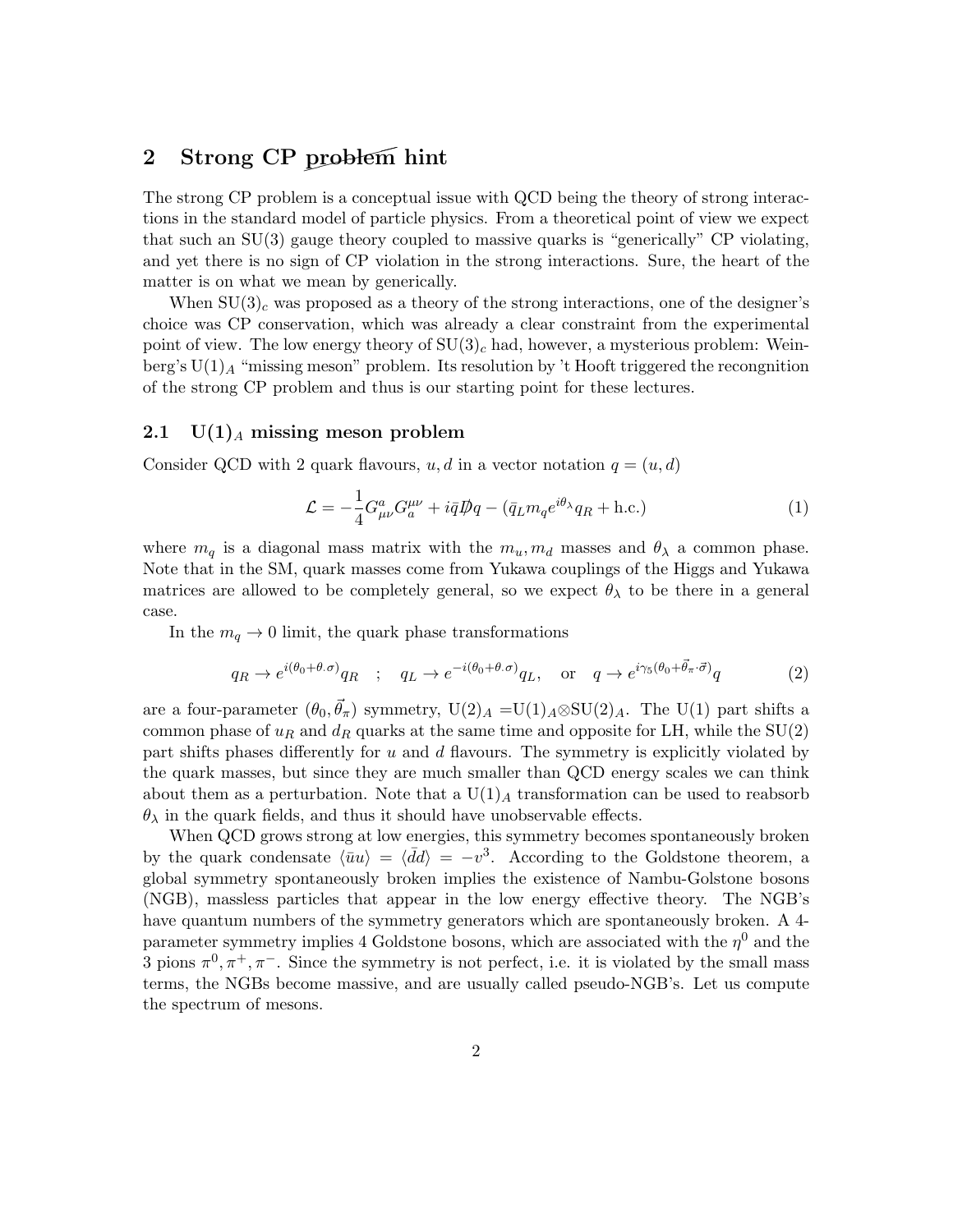Meson masses can be computed by promoting our parameters  $\theta_0$ ,  $\theta_{\pi}$  to NGB fields

<span id="page-2-0"></span>
$$
\theta_0 = \frac{\eta^0(x^\mu)}{f_0} \quad \vec{\theta}_\pi = \frac{\vec{\pi}(x^\mu)}{f_\pi} \tag{3}
$$

where  $f_0, f_\pi$  are energy scales related to  $\Lambda_{\text{QCD}}$ . For simplicity in the exposition I take  $f_0 = f_\pi = f$ , which does not compromise the main points under discussion. We define Goldstone-less quarks  $\tilde{q}$ 

$$
q_R = e^{+i(\theta_0 + \vec{\theta}_\pi \cdot \vec{\sigma})/2} \tilde{q}_R \quad ; \quad q_L = e^{-i(\theta_0 + \vec{\theta}_\pi \cdot \vec{\sigma})/2} \tilde{q}_L \quad \text{or} \quad q = e^{i\gamma_5(\theta_0 + \vec{\theta}_\pi \cdot \vec{\sigma})/2} \tilde{q} \tag{4}
$$

Note that after this redefinition,  $U(2)_A$  transformations will appear as shifts of the  $\eta^0, \vec{\pi}$ fields.

Under this redefinition, the quark mass term in the Lagrangian leads to a potential for the NGB's when subject to the quark condensate, In the charged sector, we get

$$
\bar{q}_R m_q q_L + \text{h.c.} \to -(m_u + m_d)v^3 \cos(\sqrt{\theta - \theta_+}) = (m_u + m_d)v^3 + \frac{(m_u + m_d)v^3}{2f_\pi^2} \pi_- \pi_+, \tag{5}
$$

which sets the charged pion mass  $m_{\pi}^2 = (m_u + m_d)v^3/f^2$ .

In the neutral sector  $\eta^0$ ,  $\pi_3$  we have  $(\theta_3 = \pi_3/f)$  because it appears with  $\sigma_3$ )

$$
\bar{q}_L m_q q_R + \text{h.c.} \to -m_u v^3 \cos(\theta_0 + \theta_3) - m_d v^3 \cos(\theta_0 - \theta_3),\tag{6}
$$

which gives mass to two linear combinations of  $\eta^0, \pi_3$ , one of which has to be the neutral pion  $\pi^0$  and the other something related with  $\eta'$  (because of quantum numbers). However, the ratio of the neutral pion and eta masses

$$
\frac{m_{\eta}}{m_{\pi}} \sim \frac{m_u}{m_d} \sim 0.5\tag{7}
$$

is very far away from the experimental values. The theory as it is predicts a pNGB with similar mass to the neutral pion, which was not observed in nature. The puzzle stays when including the strange quark, which forces us to consider  $U(3)_A$  and has three neutral mesons that have to be assotiated with  $\pi^0, \eta, \eta'$ .

# 2.2  $G\widetilde{G}$  and QCD instantons solve the issue, but ...

The divergence of the U(1)<sub>A</sub> current  $j_A^{\mu} = \bar{u}\gamma^{\mu}\gamma_5 u + \bar{d}\gamma^{\mu}\gamma_5 d$  gets a contribution from the triangle loop diagram

$$
\partial_{\mu}j_{A}^{\mu} = -2m_{u}\bar{u}i\gamma_{5}u - 2m_{d}\bar{d}i\gamma_{5}d + 4\frac{\alpha_{s}}{8\pi}G_{\mu\nu}^{a}\tilde{G}_{a}^{\mu\nu}
$$
\n(8)

where  $\widetilde{G}_a^{\mu\nu} = \epsilon_{\mu\nu\alpha\beta} G_a^{\alpha\beta}/2$  is the gluon field strength. The current is not conserved even for non-zero masses  $\partial_{\mu} j^{\mu}_{A}$  $A^{\mu}_{A} \neq 0$ . In other words,  $U(1)_{A}$  is not a symmetry even when  $m_{u}, m_{d}$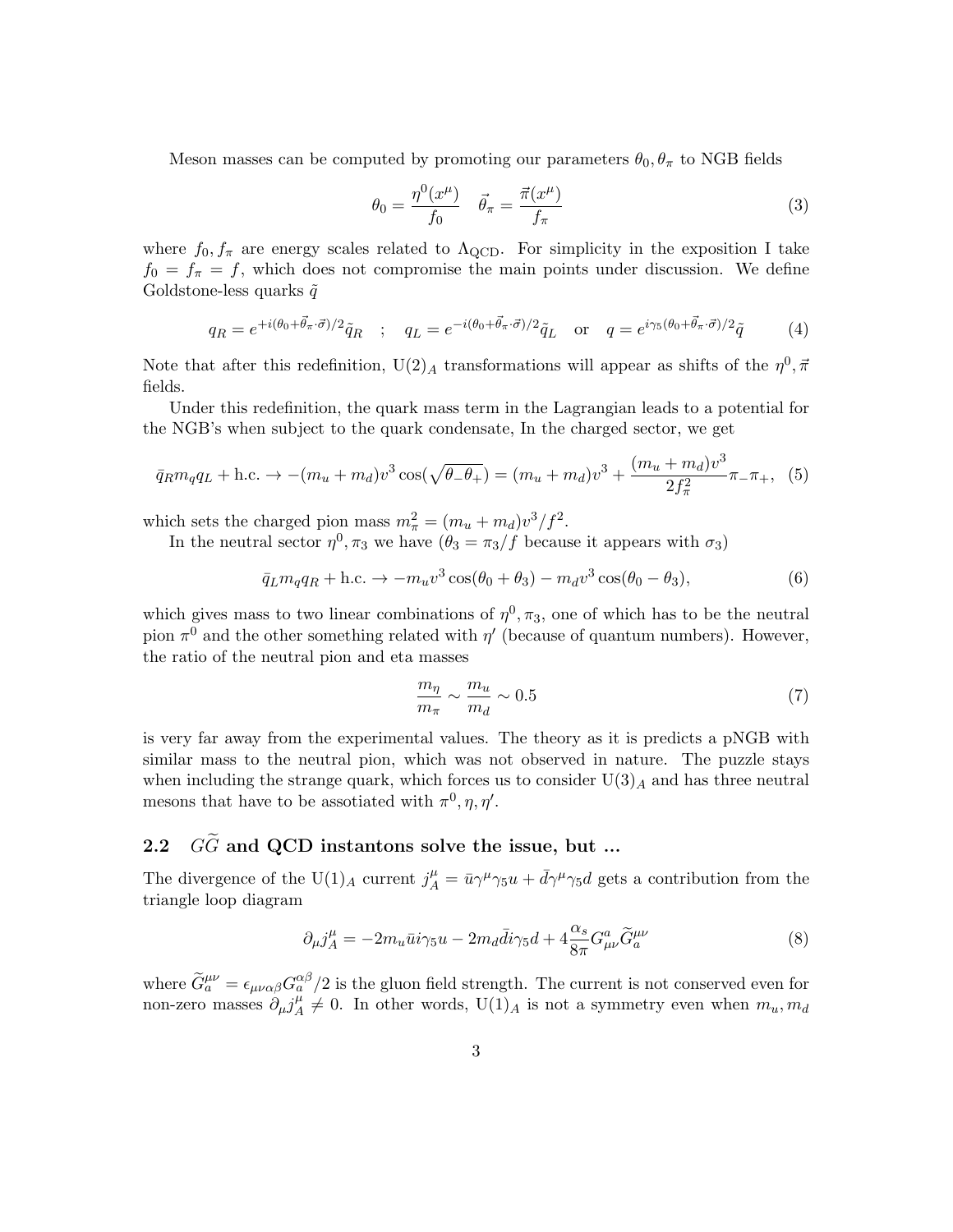are zero. The factor of 4 comes from the 2 flavours and two chiralities that run in the loop. The first two terms, proportional to quark masses, simply state that quark masses violate the symmetry too, but this we already knew.

Generically, an axial phase transformation of one quark (SU(3) fermionic triplet)

$$
u \to e^{i\alpha\gamma_5}u\tag{9}
$$

implies that the current associated has a triangle anomaly

$$
\partial_{\mu}(\bar{u}\gamma^{\mu}\gamma_{5}u) = \ldots + 2\frac{\alpha_{s}}{8\pi}G_{\mu\nu}^{a}\tilde{G}_{a}^{\mu\nu}.
$$
\n(10)

Transformations along the  $\pi_3$  direction, i.e.  $\sigma_3 = \text{diag}\{1, -1\}$  are not colour anomalous because the u and d parts cancel out. But the  $U(1)_A$  part is proportional to the identity in flavour space and all the quarks contribute the same.

Physical effects of the  $G\tilde{G}$  term were neglected in early times because it turns out to be a total derivative,

$$
G^{a}_{\mu\nu}\tilde{G}^{\mu\nu}_{a} = \partial_{\mu}K^{\mu} \tag{11}
$$

with

$$
K^{\mu} = \epsilon^{\mu\nu\alpha\beta} A_{a\nu} \left( F_{a\alpha\beta} - \frac{g_s}{3} f_{abc} A_{b\alpha} A_{c\beta} \right)
$$
 (12)

(note that it is not gauge-invariant).

By partial integration all its effects are defined by field configurations at infinity, which shall not contribute to local processes. But Gerard 't Hooft realised that there are actually topologically non-trivial field configurations, called instantons, that contribute to this operator, and thus it cannot be neglected. For the remainder of these lectures we will not need the fine points of instantons so I will skip the discussion as much as I can. The important points I cannot avoid to list are the following:

- The term violates P and T, or equivalently, P and CP (see Lecture notes by Cohen)
- A  $G\widetilde{G}$  term must be admitted in our Lagrangian [\(1\)](#page-1-0), because it is compatible with all symmetries of the SM gauge group and instanton configurations contribute to it. Thus, we are led to consider

$$
\mathcal{L} = -\frac{1}{4} G^a_{\mu\nu} G^{\mu\nu}_a + i \bar{q} \mathcal{D}q - (\bar{q}_L m_q e^{i\theta_\lambda} q_R + \text{h.c.}) - \frac{\alpha_s}{8\pi} G^a_{\mu\nu} \tilde{G}^{\mu\nu}_a \theta_{\text{QCD}}.
$$
 (13)

where  $\theta_{\rm QCD}$  is a (coupling) constant to be determined<sup>[1](#page-3-0)</sup>.

<span id="page-3-0"></span><sup>&</sup>lt;sup>1</sup>It is actually related to the QCD vacuum structure, which turned out to be non-trivial, but we do not need to enter into this now.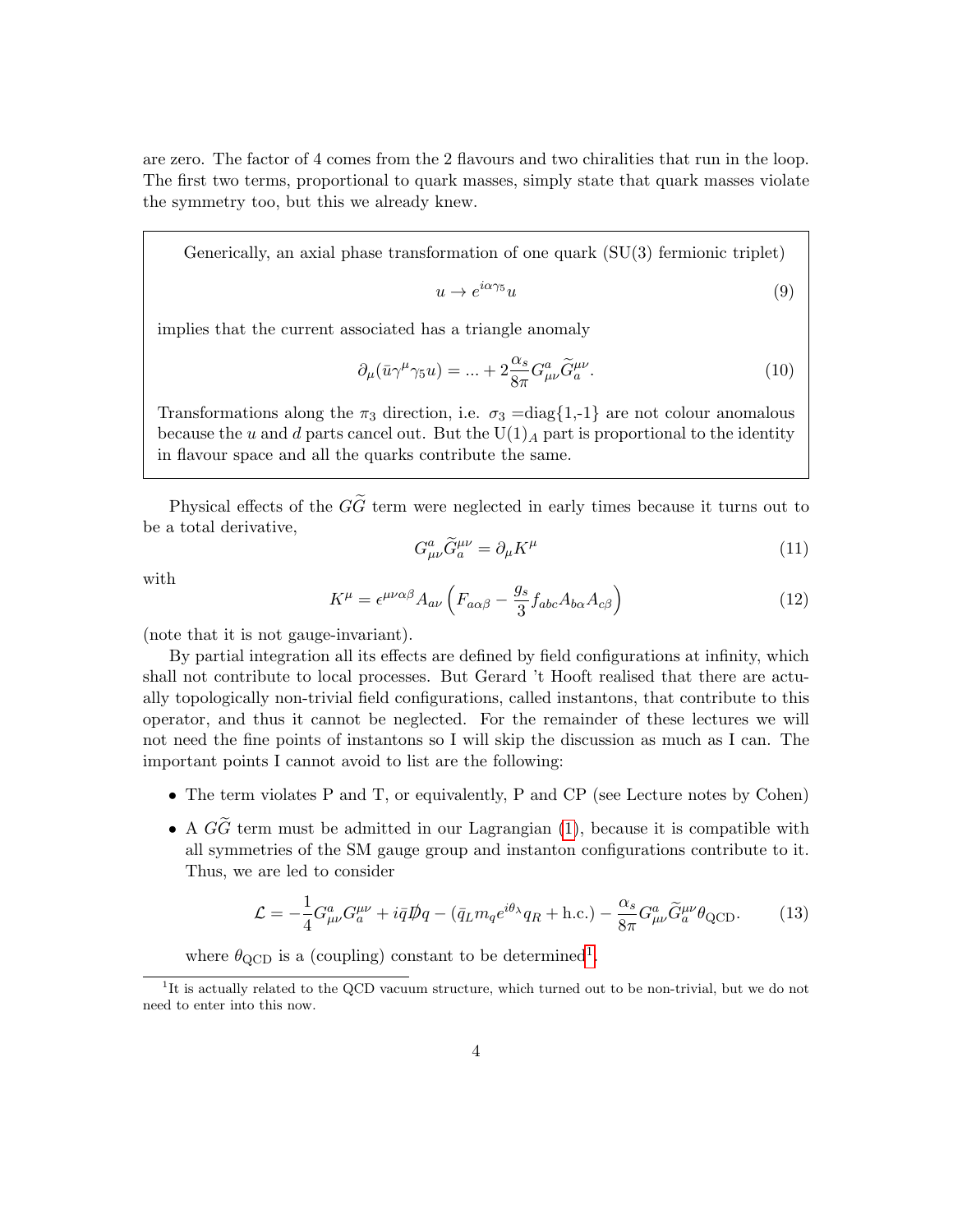•  $G\tilde{G}$  violates the U(1)<sub>A</sub> symmetry explicitly (even if only at the quantum level, i.e. after the triangle radiative correction is included) so it will generate a mass term for the  $\eta_0$  field, just like  $m_u$  generated mass for the  $\theta_0 + \theta_3$  combination.

When an infinitesimal U(1)<sub>A</sub> transformation(redefinition) like [\(2\)](#page-1-1) with parameter  $\alpha$  is performed on quark terms, the Lagrangian gets a new piece

$$
\delta \mathcal{L} = \alpha \partial_{\mu} j_A^{\mu} \tag{14}
$$

that, of course, vanishes if  $U(1)_A$  would be a symmetry with its current conserved. This leads to

$$
\delta \mathcal{L} = \alpha \partial_{\mu} j^{\mu}_{A} = -2m_{u} \bar{u} i \alpha \gamma_{5} u - 2m_{d} \bar{d} \alpha \gamma_{5} d + \frac{\alpha_{s}}{8\pi} G_{\mu\nu}^{a} \tilde{G}_{a}^{\mu\nu} \times 4\alpha.
$$
 (15)

The first two terms are the phase shifts of quark masses, expected because  $U(1)_A$  transformations do not leave invariant mass terms, and the last redefines(shifts)  $\theta_{\rm QCD}$ . Therefore, note that when performing these transformations, we are effective shifting a phase from  $\theta_{\lambda}$  to  $\theta_{\text{QCD}}$ . For instance, we can rotate  $\theta_{\lambda}$  away from the quark mass term. Then, the combination

$$
\theta_{\rm SM} = \theta_{\rm QCD} - \theta_Y/4\tag{16}
$$

appears multiplying the  $G\tilde{G}$  term in the Lagrangian. Only this combination is thus physical and all the CP violation observables are going to depend on it. The  $GG$  term will solve the missing meson problem, but it brings with it CP violation that we thought was absent in QCD.

Note that  $\theta_{\rm SM} = \theta_{\rm QCD} - 2\theta_Y$  it is a sum of two phases which in principle have a different origin:  $\theta_Y$  is a common phase of the Yukawa couplings and  $\theta_{\text{QCD}}$  comes from the strong interaction sector. Therefore, in principle we shall not expect any cancellation. Moreover, the only CP violating phase observed so far, which appears in the CKM has a similar origin than  $\theta_Y$  and it is  $O(1)$  ( $\gamma \sim 60$  degrees).

Let us now discuss some important details of how the eta' mass has to be generated. We aim at guessing the contribution to the meson potential due to the new  $\tilde{GG}$  term. There are three points to consider:

• The spacetime integral of  $G\tilde{G}$  is a very special object. It only cares about special field configurations, instantons, and only about their behaviour at infinity. Indeed, it turns out to be an integer, the Pontryagin index,

$$
\int d^4x \frac{\alpha_s}{8\pi} G^a_{\mu\nu} \tilde{G}^{\mu\nu}_a = n,\tag{17}
$$

related to the change of winding number of the gluon field configuration integrated. For more information about the topological properties of instantons and the QCD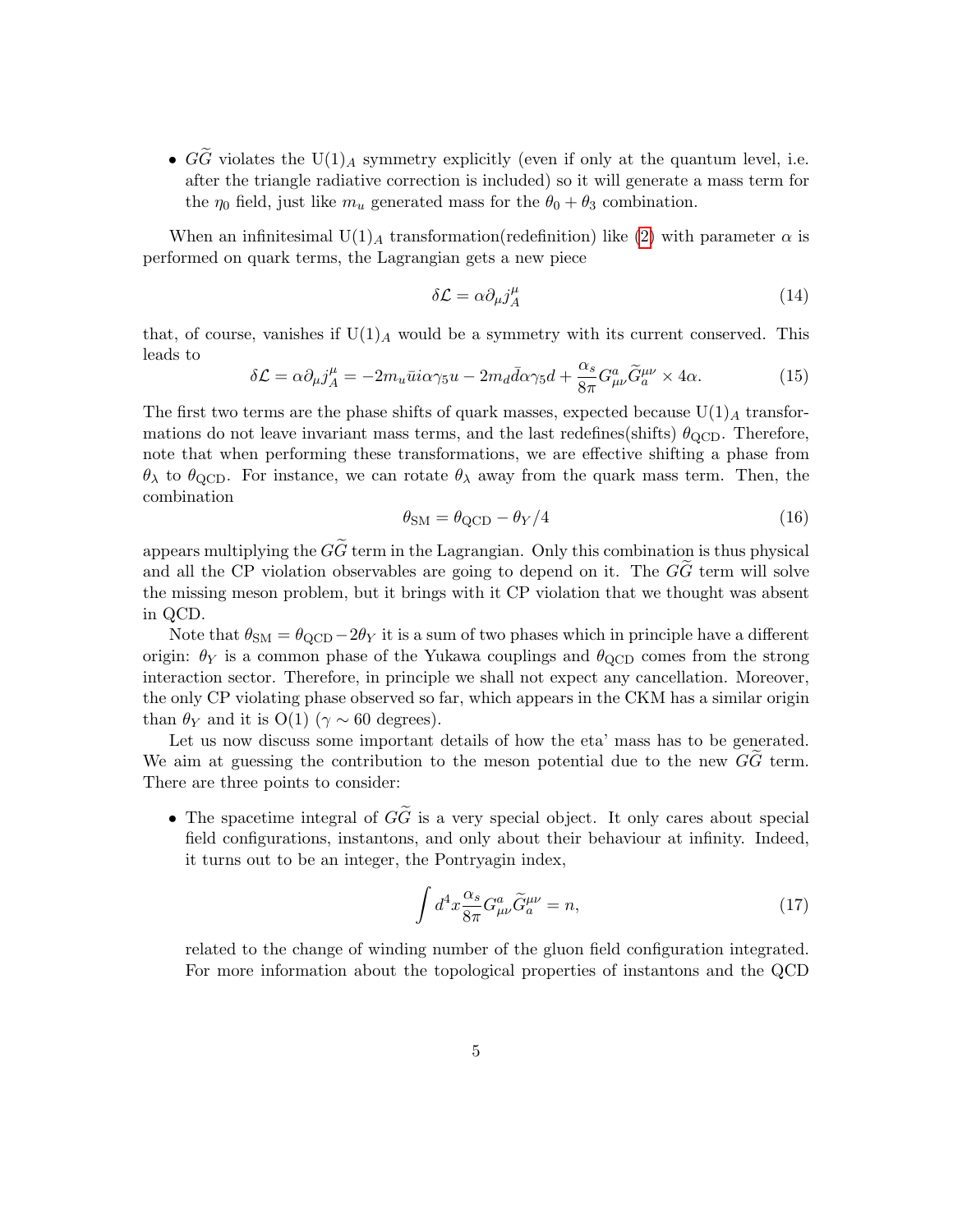vacuum see  $[2]$  and references therein. Here we only want to highlight that n is an integer and thus any quantity that depends on  $\theta_{\rm SM}$  must be  $2\pi$ -periodic

$$
\theta_{\rm SM} \equiv \theta_{\rm SM} + 2\pi. \tag{18}
$$

In particular, the energy density (or effective potential) dependence on for  $\theta_{\rm SM}$  (Euclidean path integral)

$$
e^{-\int d^4x V[\theta]} = \int \mathcal{D}A_{a\mu} e^{-S_E[A_{a\mu}]-i\theta \int d^4x_E \frac{\alpha_s}{8\pi} G^a_{\mu\nu} \tilde{G}^{\mu\nu}_a} \tag{19}
$$

will satisfy  $V(\theta) = V(\theta + 2\pi)$ .

• The effective potential has its absolute minimum<sup>[2](#page-5-0)</sup> at  $\theta_{\text{QCD}} = 0$ 

$$
e^{-\int d^4x V[\theta]} = \left| \int \mathcal{D}A_{a\mu} e^{-S_E[A_{a\mu}]-i\theta \int d^4x_E \frac{\alpha_s}{8\pi} G^a_{\mu\nu} \tilde{G}^{\mu\nu}_a} \right| \tag{20}
$$

$$
\leq \int \mathcal{D}A_{a\mu}e^{-S_E[A_{a\mu}]}\left|e^{-i\theta\int d^4x_E\frac{\alpha_s}{8\pi}G^a_{\mu\nu}\tilde{G}^{\mu\nu}_a}\right|\tag{21}
$$

$$
\leq \int \mathcal{D}A_{a\mu}e^{-S_E[A_{a\mu}]} = e^{-\int d^4x V[0]} \tag{22}
$$

so  $V[0] \leq V[\theta]$ .

• The VEV of the  $\eta^0$  meson also contributes to CP violation. When we define Goldstone-less quarks in [\(4\)](#page-2-0) we are effectively doing a position dependent  $U(1)_A$  transformation with parameter  $\theta_0(x)/2$ . This produces the term in the Lagrangian

$$
\mathcal{L} = \frac{\theta_0}{2} \partial_{\mu} j_A^{\mu} \ni \frac{\alpha_s}{8\pi} G \tilde{G} \times 2\theta_0.
$$
 (23)

which adds the dynamical field  $2\theta_0(x)$  to the theta-angle.

With these considerations in mind, we can write a new contribution to the meson potential, which reads now,

$$
V \sim -m_u v^3 \cos(\theta_0 + \theta_3) - m_d v^3 \cos(\theta_0 - \theta_3) - \Lambda^4 \cos(2\theta_0 - \theta_{\rm SM}).
$$
 (24)

We have modelled the effect from QCD instantons as  $-\Lambda^4 \cos(2\theta_0 - \theta_{\rm SM})$  with  $\Lambda$  an energy scale related with non-perturbative QCD to be determined from the eta' mass. The reasons are: 1) the induced term has to have its minimum at whatever value multiplies  $\frac{\alpha_s}{8\pi}G\tilde{G}$  in

<span id="page-5-0"></span><sup>&</sup>lt;sup>2</sup>In this proof we have assumed that the Euclidean action at  $\theta = 0$ ,  $S_E[A_\mu^a]$  is real, which is the case when the  $G\tilde{G}$  term is the only source of CP violation. Since the EW sector of the SM has also a phase in the CKM matrix, this is not exactly true, but quantitatively irrelevant for these lectures. However, the CP-interested student will shall remember this.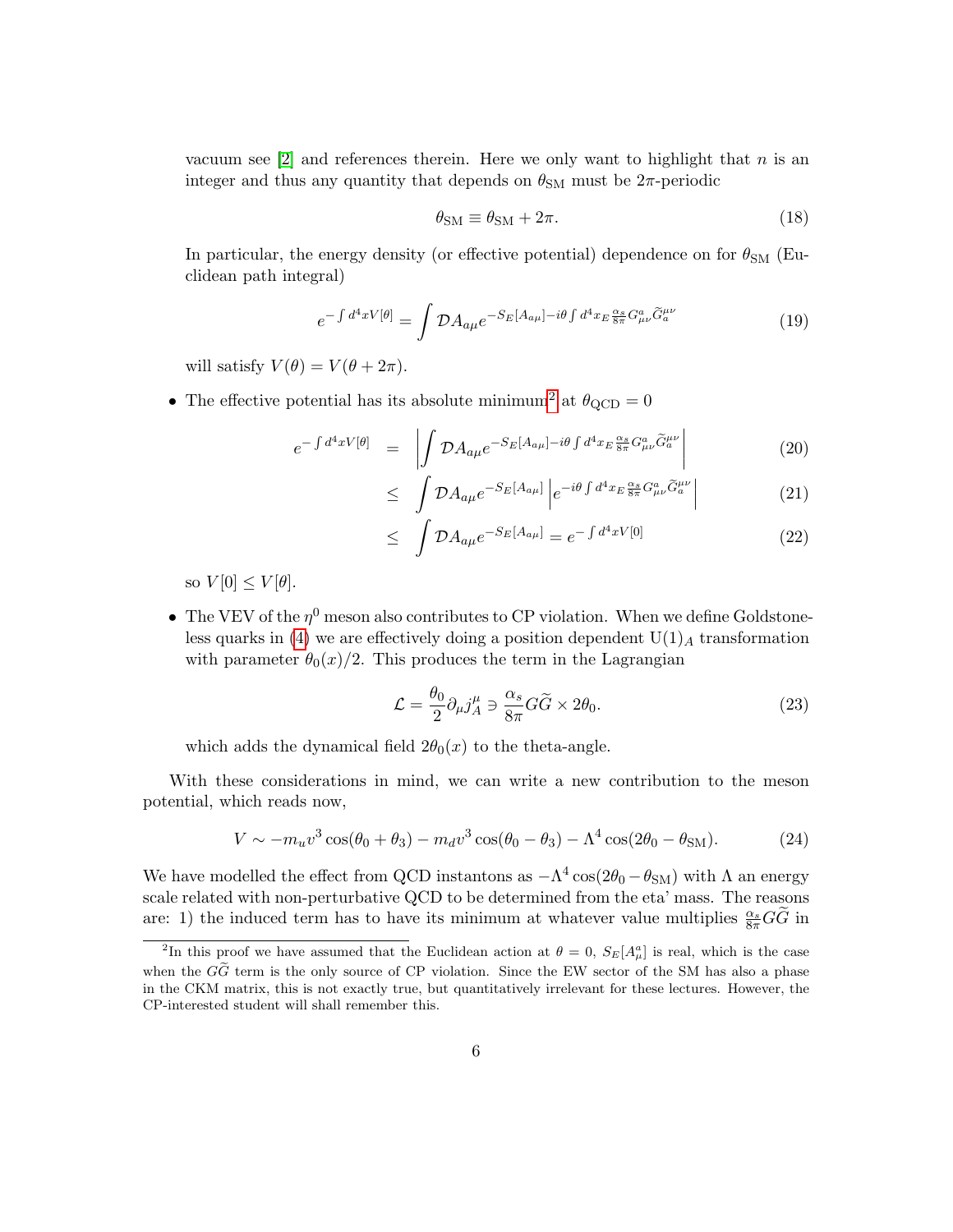the Lagrangian, i.e.  $2\theta_0 - \theta_{\rm SM}$ , 2) it has to give a large mass ~GeV to  $\eta'$  so it must have a non-zero second derivative at the minimum and 3) it must be periodic in  $2\theta_0 - \theta_{\rm SM}$ . The cosine form is a simple choice which at this point I decided<sup>[3](#page-6-0)</sup>. The potential can be computed analytically in the so-called dilute-instanton-gas-approximation (DIGA) to give precisely this form, but this calculation is only physically justified at high temperatures (when multi-instanton configurations do not interact). Introducing the cosine gave me the excuse to tell you about all this, but I will actually only use the position of the minimum and the fact that its second derivative is large (because eta' is much more massive than  $\pi^0$ ) so forgive me for the liberty.

The meson mass matrix is now,

$$
= \frac{v^3}{f^2} \left( \begin{array}{cc} m_u + m_d & m_u - m_d \\ m_u - m_d & m_u + m_d \end{array} \right) + 4\Lambda^4 \left( \begin{array}{cc} 0 & 0 \\ 0 & 1 \end{array} \right), \tag{25}
$$

which allows to fit the large hierarchy between  $\eta'$  and  $\pi^0$  masses (and have  $m_{\pi^0} = m_{\pi^{\pm}}$  up to corrections). Essentially, eta' takes its mass from the new term and pions from chiral symmetry breaking by quark masses and the quark condensate,

$$
m_{\pi}^{2} = \frac{(m_{u} + m_{d})v^{3}}{f^{2}} \quad ; \quad m_{\eta'}^{2} \simeq 4\Lambda^{4} + \mathcal{O}(m_{q}v^{3}). \tag{26}
$$

#### 2.3 ... create the strong CP problem

Let us turn into CP violation. The meson potential allows also to identify formally the VEVs of the  $\eta^0$  and  $\pi^0$ , which behave as contributions to CP violating phases.

Note also that the potential also reflects the fact that under  $U(1)_A$  transformations, which are now shifts of the  $\eta^0$  field  $(\eta^0 \to \eta_0 + \alpha f)$  allow us to move the  $\theta_{\rm SM}$  phase from the QCD instanton term to quark mass terms, but they do not allow to redefine it away. Also, we learn that, if any of the quark masses is zero, one could reabsorb  $\theta_{\rm SM}$  inside  $\theta_0$ and  $\theta_3$  and thus CP violation will be absent.

Before minimising V, note that if  $\theta_{\rm SM} = 0$ , every of the three terms of the potential can be made minimum by  $\theta_0 = \theta_3 = 0$ . Since all the phases are zero, the theory is of course CP-conserving. Considering now a small value of  $\theta_{\rm SM}$ , and a perturbation the CP conserving solution (expand the cosines at second order). Minimisation of  $V$  leads to a linear system for  $\theta_0$ ,  $\theta_3$  which solves to

$$
2\theta_0 - \theta_{\rm SM} \sim -\frac{m_u m_d v^3}{M^2 f^2 (m_u + m_d)} \theta_{\rm SM},\tag{27}
$$

$$
\theta_0 + \theta_3 \sim \frac{m_d}{(m_u + m_d)} \theta_{\rm SM}, \tag{28}
$$

$$
\theta_0 - \theta_3 \sim \frac{m_u}{(m_u + m_d)} \theta_{\text{SM}}.\tag{29}
$$

<span id="page-6-0"></span><sup>&</sup>lt;sup>3</sup> In principle, this term can be computed in lattice QCD but we still do not have the adequate algorithms to sample non positive definite path integrals. People is working on it, though.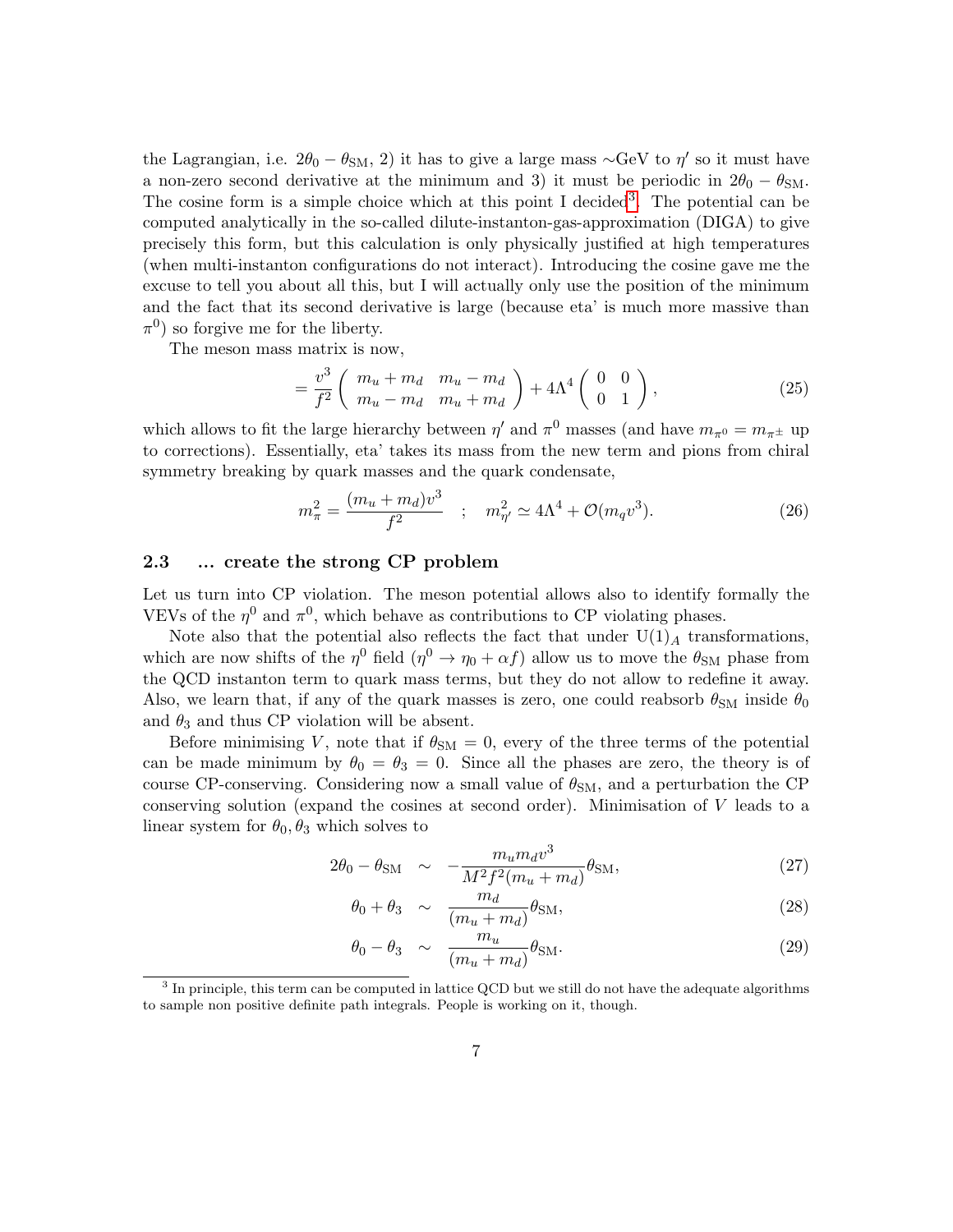Two things are again obvious here. First  $\theta_{SM} = 0$  implies CP conservation. Second, the effects of  $\theta_{\rm SM}$  on CP violation also disappear in the case that any of the masses is zero, for instance  $m_u \to 0$ . CP violation appears multiplied by quark masses, if  $m_u = 0$  it has to be proportional to  $m_d$  but the phase  $\theta_d = \theta_0 - \theta_3 \rightarrow 0$  and  $\theta_0 \rightarrow 0$  too.

We could have advanced this by noting that a phase redefinition of the  $u$  quark alone can shift  $\theta_{\rm SM}$  to zero in the theta-term of the Lagrangian. If  $m_u = 0$  this redefinition only shifts the theta-term, so the theta-term must have no physical consequences. In its absence, the  $\eta^0$ ,  $\pi_3$  VEVs can not either violate CP. For all we know, there is no massless quark in SM, but the fact that u and d have small masses, suppresses a bit CP violation observables.

A most discused CP violating observable arising from  $\theta_{\rm SM}$  is the neutron electric dipole moment (NEDM). Its calculation is a bit cumbersome so instead I will quote the results

$$
d_n = \frac{g_{\pi NN}\bar{g}_{\pi NN}}{4\pi^2 m_N} \log\left(\frac{m_N}{m_\pi}\right) \sim 4.5 \times 10^{-15} \text{ecm}
$$
 (30)

where CP violation enters in the CP violating pion-nucleon coupling  $\bar{g}_{\pi NN} \sim$  $-\theta_{\rm SM} m_u m_d/(m_u + m_d)$ , as it comes from  $2\theta_0 - \theta_{\rm SM}$ .

The last attempt to measure the NEDM reported an upper limit

$$
d_n < 3 \times 10^{-26} \text{ecm} \tag{31}
$$

which implies the amazingly stringent constraint

$$
\theta_{\rm SM} < 0.7 \times 10^{-11}.\tag{32}
$$

The fact that  $\theta_{\rm SM}$  is that small while on general grounds we could expect it to be O(loop correction times  $m_u$  suppression) is dubbed the strong CP problem. It is actually not a technical problem, because  $\theta_{SM}$  does not receive large radiative corrections in the SM. It could just be that nature chose small  $\theta_Y$ ,  $\theta_{\text{QCD}}$  or a fine tuning among them.

However, small numbers like this could very well have a dynamical origin hinting at new dynamics and new physics. In this lectures we will discuss a very elegant mechanism to cancel (almost) completely the effect of  $\theta_{SM}$  the Peccei-Quinn mechanism based on the axion. The most appealing aspect in my opinion is that the dynamics required is already build in the SM, concretely in the strong interactions. As a timely side-effect, it turns out that the mechanism provides a very intriguing cold dark matter candidate, and a hint for a new (high) energy scale in nature.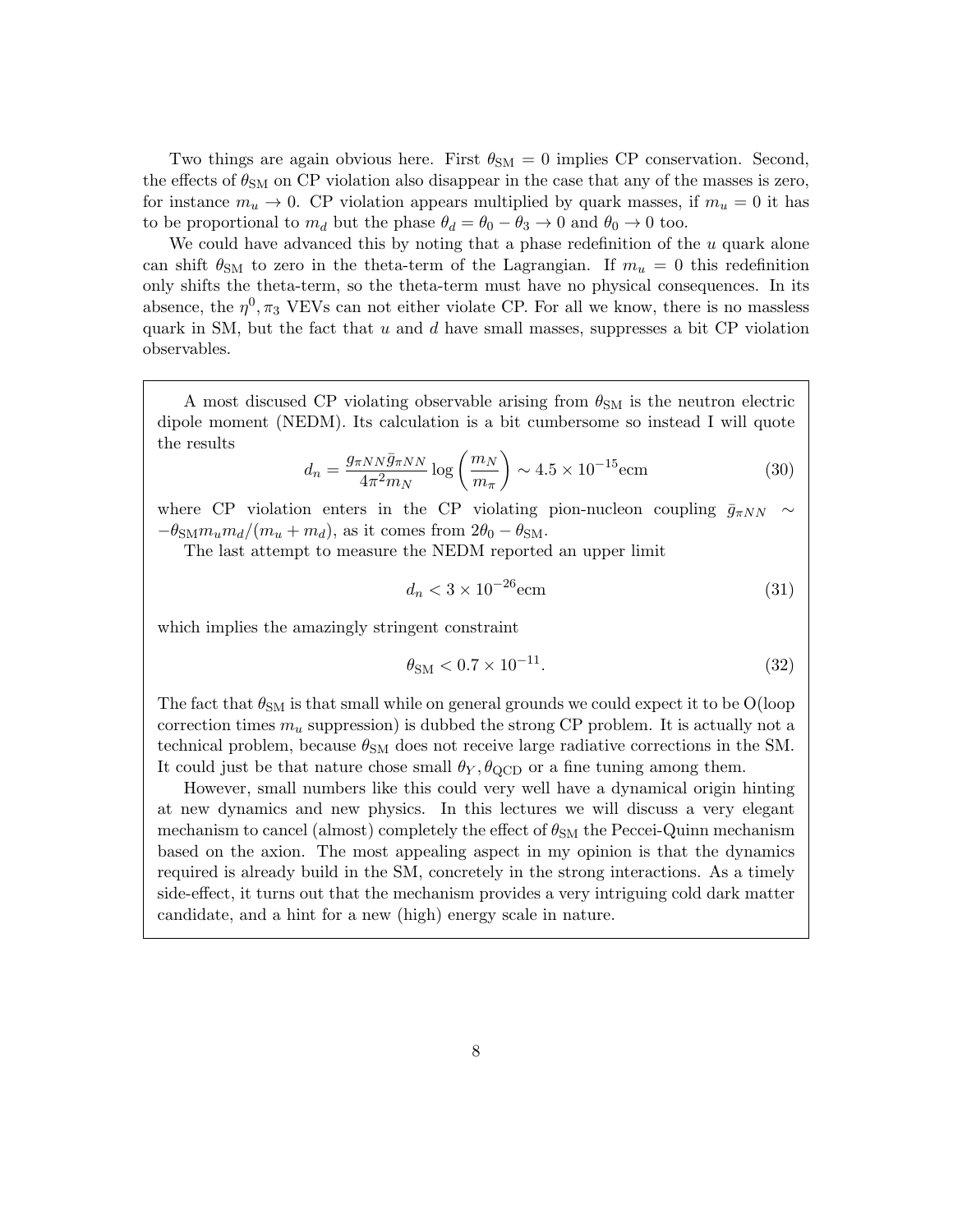#### 2.4 A new degree of freedom: Axion solution

Each of the terms of the meson potential

$$
V \sim -m_{u}v^{3}\cos(\theta_{0} + \theta_{3}) - m_{d}v^{3}\cos(\theta_{0} - \theta_{3}) - \Lambda^{4}\cos(2\theta_{0} - \theta_{SM})
$$
 (33)

has the tendency to minimise a given combination of CP violating VEVs and phases. Unfortunately, we have three terms in the potential and only two degrees of freedom so the minimisation of them all at a time has to find a compromise, which is generically CP violating. This suggests a possible explanation to the shocking absence of NEDM: could there be a new meson-like degree of freedom?

If we include a new meson-like without introducing new terms in the potential we will have three degrees of freedom to minimise three terms, each of which depends on three different linear combinations of our degrees of freedom. The system has now enough freedom to set all-three combinations to zero, i.e. to go to the CP conserving absolute minimum dynamically. Peccei and Quinn argued in a different way, but it all boils down to the above argument.

The simplest axion realisation involves a new meson-like field  $\phi$ , that will be called axion. The important pieces of its Lagrangian are just 2: a kinetic term and an anomalous coupling to gluons, just like the theta-term

<span id="page-8-0"></span>
$$
\mathcal{L}_{\phi} \in \frac{1}{2} \partial_{\mu} \phi \partial^{\mu} \phi + \frac{\alpha_s}{8\pi} G^a_{\mu\nu} \tilde{G}^{\mu\nu}_a \frac{\phi}{f_{\phi}}.
$$
\n(34)

The energy scale  $f_{\phi}$  is called axion decay constant and will play a very important role in phenomenology. We can define  $\theta_{\phi}(x) = \phi(x)/f_{\phi}$ . At low energies, below QCD confinement, the axion appears in the instanton contribution to the potential

$$
V \sim -m_u v^3 \cos(\theta_0 + \theta_3) - m_d v^3 \cos(\theta_0 - \theta_3) - \Lambda^4 \cos(2\theta_0 + \theta_\phi - \theta_{\rm SM})
$$
 (35)

The minimum of the potential is given by  $\partial_{\theta_0} V = \partial_{\theta_3} V = \partial_{\theta_\phi} V = 0$ , which is equivalent to

$$
\theta_0 + \theta_3 = 0 \tag{36}
$$

$$
\theta_0 - \theta_3 = 0 \tag{37}
$$

$$
2\theta_0 + \theta_\phi - \theta_{\rm SM} = 0 \tag{38}
$$

i.e.

$$
\theta_0 = \theta_3 = 0 \quad ; \quad \theta_\phi = \theta_{\rm SM} \tag{39}
$$

the axion VEV is adjusted by the QCD potential to cancel any possible value of  $\theta_{\rm SM}$ , and thus any effect of CP violation.

Another way to look at the absence of CP violation in the presence of axions is that we can redefine  $\theta_a \rightarrow \theta_\phi - \theta_{\rm SM}$  at the Lagrangian level. TYhis completely wipes out any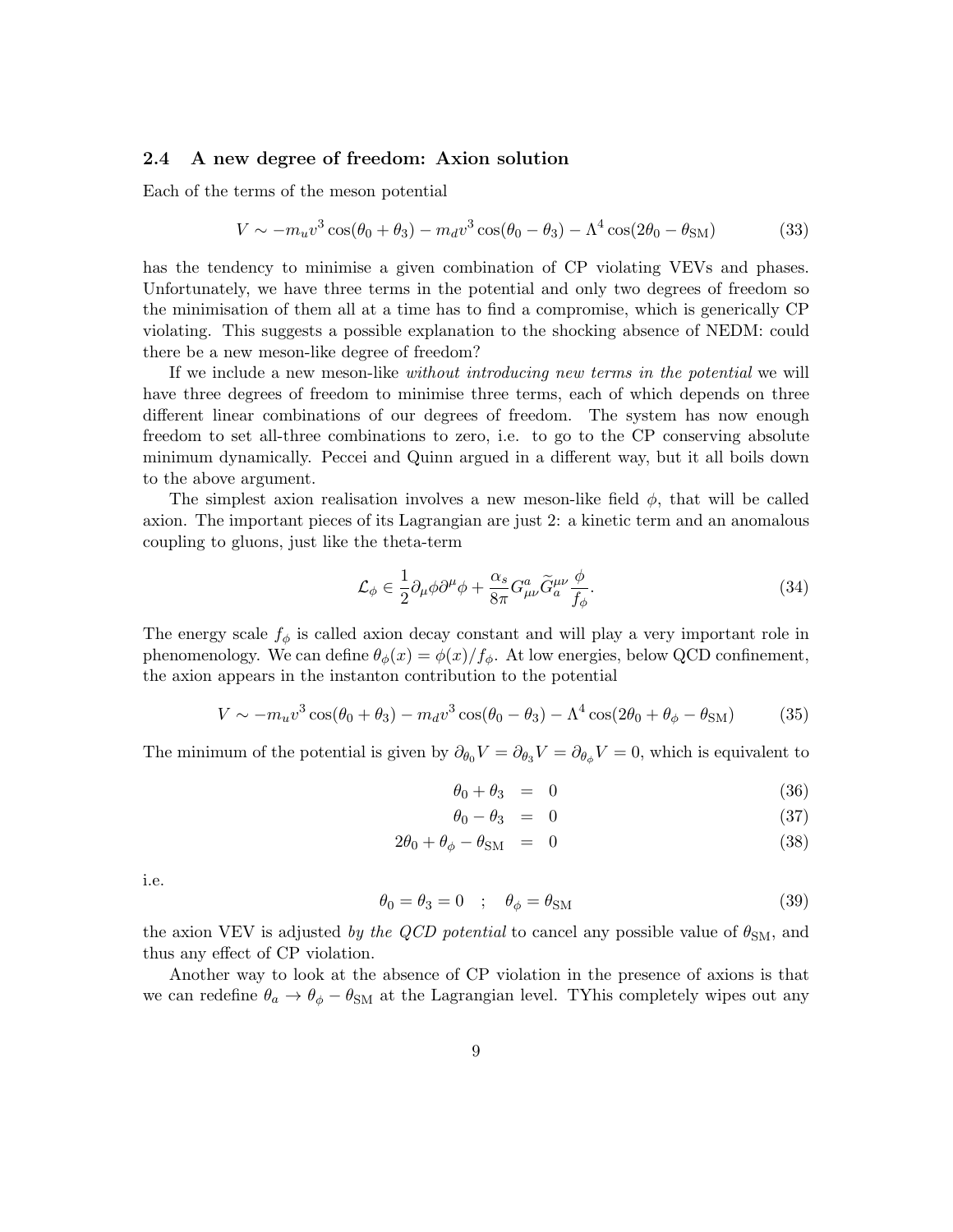dependence on  $\theta_{\rm SM}$  and thus of CP violation. In other words, the presence of such axion field makes  $\theta_{\rm SM}$  unphyiscal (this was closer to the thinking of Peccei and Quinn).

Yet another saying you will hear: the axion promotes  $\theta_{\rm SM}$  to a dynamical variable, i.e. the role of  $\theta_{\rm SM}$  in the SM is now played by the axion field  $\theta_{\phi}(x)$ . This dynamical variable can now respond to the QCD potential, adjusting its VEV to cancel  $\theta_{\rm SM}$ .

What Peccei and Quinn missed was to realise that  $\theta_{\phi}$ , as a dynamical field, has particle excitations: axions. This was realised very fast by Weinberg and Wilczek independently, which worked out their properties. The minimal version presented here is called the hadronic axion and turns out remarkably predictive.

The meson mass matrix is now, using  $\beta = f/2f_a$  in the  $(\pi_3, \eta^0, a)$  basis

$$
= \begin{pmatrix} m_u + m_d & m_u - m_d & 0 \\ m_u - m_d & m_u + m_d & 0 \\ 0 & 0 & 0 \end{pmatrix} \frac{v^3}{f^2} + \begin{pmatrix} 0 & 0 & 0 \\ 0 & 1 & \beta \\ 0 & \beta & \beta^2 \end{pmatrix} \frac{4\Lambda^4}{f^2}.
$$
 (40)

Integrating out  $\eta'(x) = \eta^{0}(x) + \beta \phi(x) = 0$  at the tree-level the system becomes 2x2 and one easily finds the mass eigenstates,

$$
\pi^0 = \pi_3 + \varphi_{a\pi}\phi \quad ; \quad m_\pi^2 = \frac{(m_u + m_d)v^3}{f^2}, \tag{41}
$$

$$
a = \phi - \varphi_{a\pi}\pi_3 \quad ; \quad m_a^2 = \frac{m_u m_d v^3}{(m_u + m_d)f_a^2} = \frac{m_u m_d}{(m_u + m_d)^2} \frac{m_\pi^2 f^2}{f_a^2},\tag{42}
$$

where we have redefined  $f_a = f_\phi$  and the pion-axion mixing angle is

$$
\varphi_{a\pi} = \frac{m_d - m_u}{2(m_u + m_d)} \frac{f}{f_a}.\tag{43}
$$

People uses the word axion for both  $\phi$  and a. Here we will reserve the symbol a for the physical mass eigenstate. Note that, in a sense, a takes some features of Weinberg's missing meson, like becoming massless in the  $m_u$  limit and its mixing to the  $\pi$ , proportional to  $m_u - m_d$ . This mixing angle allows to compute axion couplings to nucleons and selfcouplings by simply taking standard expressions for axion-less theories and substituing

$$
\pi_3(x) \to \pi^0(x) - \varphi_{a\pi}\phi(x) \sim \pi^0(x) - \varphi_{a\pi}a(x). \tag{44}
$$

Note that the larger the axion decay constant  $f_a$  is, the smaller the axion mass and the weaker its interactions with photons, hadrons, etc. Soon we will be forced to consider  $f_a > 10^9$  GeV, so that axions will be indeed low mass and weakly interacting.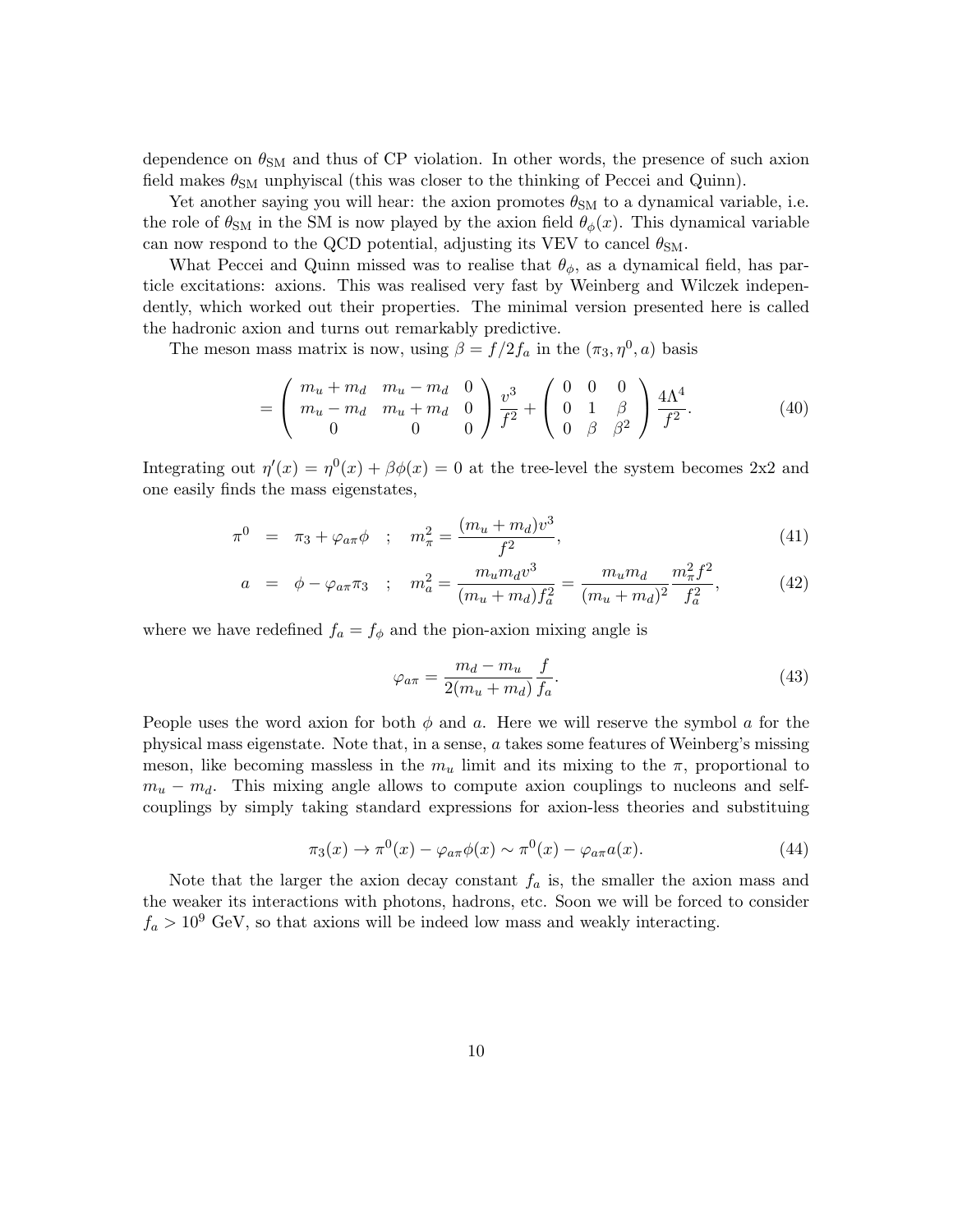## Axion Gymnastics 1

#### 2.4.1 Axion mass and mixing

At low energies, below QCD confinement and absorbing  $\theta_{\rm SM}$  in the axion field,

$$
V \sim -m_u v^3 \cos(\theta_0 + \theta_3) - m_d v^3 \cos(\theta_0 - \theta_3) - \Lambda^4 \cos(2\theta_0 + \theta_\phi)
$$
 (45)

Integrating out  $\eta'(x) = \eta^{0}(x) + \beta \phi(x) = 0$  ( $\beta = f/2f_{\phi}$ ) the system becomes 2x2. Find the linear combinations of mass eigenstates that diagonalise the mass matrix in the  $\beta \to 0$ limit, and their masses.

Can you estimate the 1st correction due to the finite  $\eta'$  mass?

#### 2.4.2 Compute the axion to photon coupling for hadronic axions

Even if axions would not couple to photons directly, they would inherit a coupling from their mixing with  $\eta^0$  and  $\pi_3$ . These anomalous couplings follow from the divergence of the  $U(1)$ <sub>A</sub> and third generator of  $SU(2)$ <sub>A</sub>

$$
\mathcal{L} \quad \ni \quad [6\left(\frac{2}{3}\right)^2 + 6\left(\frac{1}{3}\right)^2] \frac{\eta^0}{f} \frac{\alpha}{8\pi} F_{\mu\nu} \widetilde{F}^{\mu\nu} + [6\left(\frac{2}{3}\right)^2 - 6\left(\frac{1}{3}\right)^2] \frac{\pi_3}{f} \frac{\alpha}{8\pi} F_{\mu\nu} \widetilde{F}^{\mu\nu} \tag{46}
$$

$$
= \frac{10}{3} \frac{\eta^0}{f} \frac{\alpha}{8\pi} F_{\mu\nu} \widetilde{F}^{\mu\nu} + 2 \frac{\pi_3}{f} \frac{\alpha}{8\pi} F_{\mu\nu} \widetilde{F}^{\mu\nu} \tag{47}
$$

#### 2.4.3 Compute the axion/nucleon couplings for hadronic axions

Take the dust out of your ChPT notes and compute the axion coupling to protons and neutrons. Part of the problem is to find the right references ;-).

#### 2.4.4 Extend the results to  $SU(3)_A$

Including the strange quark is relatively straightforward and not very illuminating but makes a good sport. The axial quasi-symmetry group is now  $U(3)_A=U(1)_A\otimes SU(3)_A$  acting on  $q = (u, d, s)$  and the phase transformations for the relevant neutral bosons are three Gell-Mann matrices

$$
q_R \to \exp\left(i \text{diag}\left\{\bar{\theta}_0 + \bar{\theta}_3 + \bar{\theta}_8, \bar{\theta}_0 - \bar{\theta}_3 + \bar{\theta}_8, \bar{\theta}_0 - \bar{\theta}_3 - 2\bar{\theta}_8\right\}\right) q_R \tag{48}
$$

(opposite sign for  $q_L$ ) where barred  $\theta$ 's canonically normalise to unbarred as  $\bar{\theta}_0 = \theta_0 \sqrt{\frac{2}{3}}$  $\frac{2}{3}$ ,  $\bar{\theta}_3 = \theta_3$  and  $\bar{\theta}_8 = \theta_8 \frac{1}{\sqrt{2}}$  $\frac{1}{3}$ .

Neglecting  $G\tilde{G}$ , build the meson potential and study the spectrum. Using values for  $m_u, m_d, m_c$  you shall find again the missing meson problem.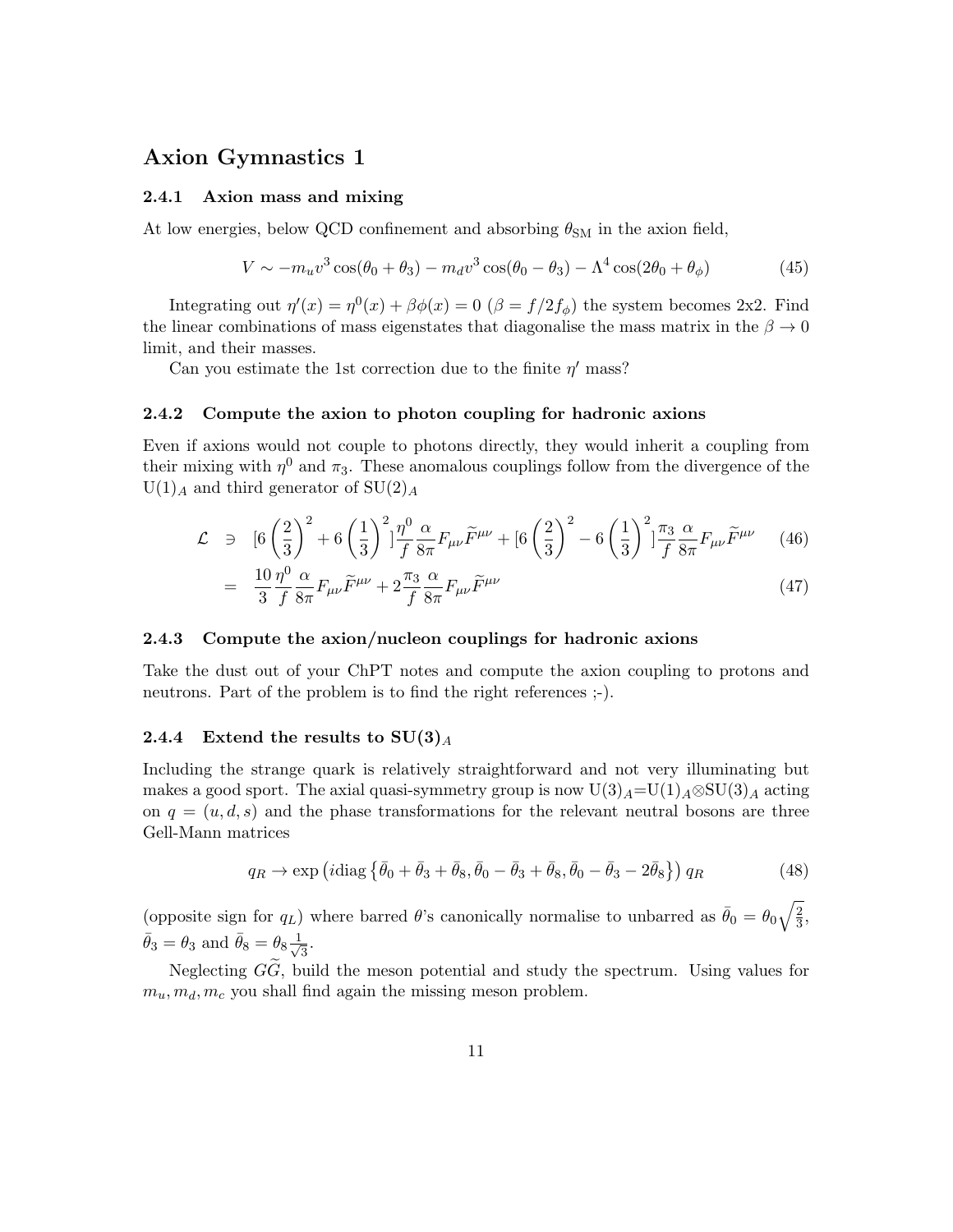Include  $\tilde{GG}\theta_{\rm SM}$ . What is the coefficient of the contribution of  $\theta_0$  to  $\theta_{\rm SM}$ ?. Guess again the instanton contribution to the meson potential. How many degrees of freedom and how many terms do we have? Can you generalise the above to  $n$ -quarks?

Introduce the axion, integrate  $\eta'$  at tree level, find the mass eigenstates (at least approximately) and their mixing angles. Recompute the axion-photon coupling.

#### 2.4.5 The KSVZ model

The simplest hadronic model was proposed soon after the original PQWW model was ruled out. It consists on adding to the SM a new quark singlet  $Q$  and a new scalar field  $\Phi$  with a mexican-hat potential coupled with a Yukawa term,

$$
\mathcal{L}_{\Phi} = i\bar{Q}\mathcal{D}Q - (y\bar{Q}_L\Phi Q_R + \text{h.c.}) - \frac{\lambda}{4} (|\Phi|^2 - v_{\text{PQ}}^2)^2.
$$
 (49)

This Lagrangian has a U(1)<sub>A</sub> symmetry, which becomes spontaneously broken by the  $\Phi$ VEV. Identify the symmetry. As it turns out, the symmetry is anomalous, calculate the anomaly, i.e.  $\partial_{\mu}j^{\mu}$  (by analogy with the  $\eta^{0}$  case discussed). After spontaneous symmetry breaking, both the radial part of the  $\Phi$  field and  $Q$  become massive and can be integrated out. There is of course a Goldstone boson, which appears as the radial degree-of-freedom of  $\Phi = \rho e^{i\phi/v_{\rm PQ}}$ . Show that at low energies, the effective Lagrangian is exactly what we need for a hadronic axion model, i.e. [\(34\)](#page-8-0).

Consider an extension of the model where there are several Q's, which can have hypercharge (and thus electric charge). Compute the relation between  $f_a$  and  $v_{\rm PQ}$  and the anomalous coupling to two photons.

#### 2.4.6 Additional axion potential

Consider the KSVZ model and add a term of the short

$$
\mathcal{L} \ni c \frac{\Phi^n}{M^{n+4}} + \text{h.c.} \tag{50}
$$

with c a generally complex constant and M another energy scale  $M > f_a$ . After SSB compute the contribution to the axion potential.

Adding it to the meson-axion potential, find the minimum of the potential. Show that  $2\theta_0 + \theta_{\phi} - \theta_{\rm SM}$  is in general non-zero.

Global symmetries are violated by gravity effects (black hole's no-hair theorem). Some authors thus suggest that the violation of the PQ symmetry (axion shift-symmetry) is violated by the above type of operators where M is the Planck scale  $M_P = 1/\sqrt{G_N}$  $1.22 \times 10^{19}$  GeV. Choose  $c = |c|e^{i\delta}$  and discuss the NEDM constraint on |c| as a function of  $\delta$  and n (In this framework, you can use  $\bar{g}_{\pi NN} \propto 2\theta_0 + \theta_a - \theta_{\text{SM}}$ ).